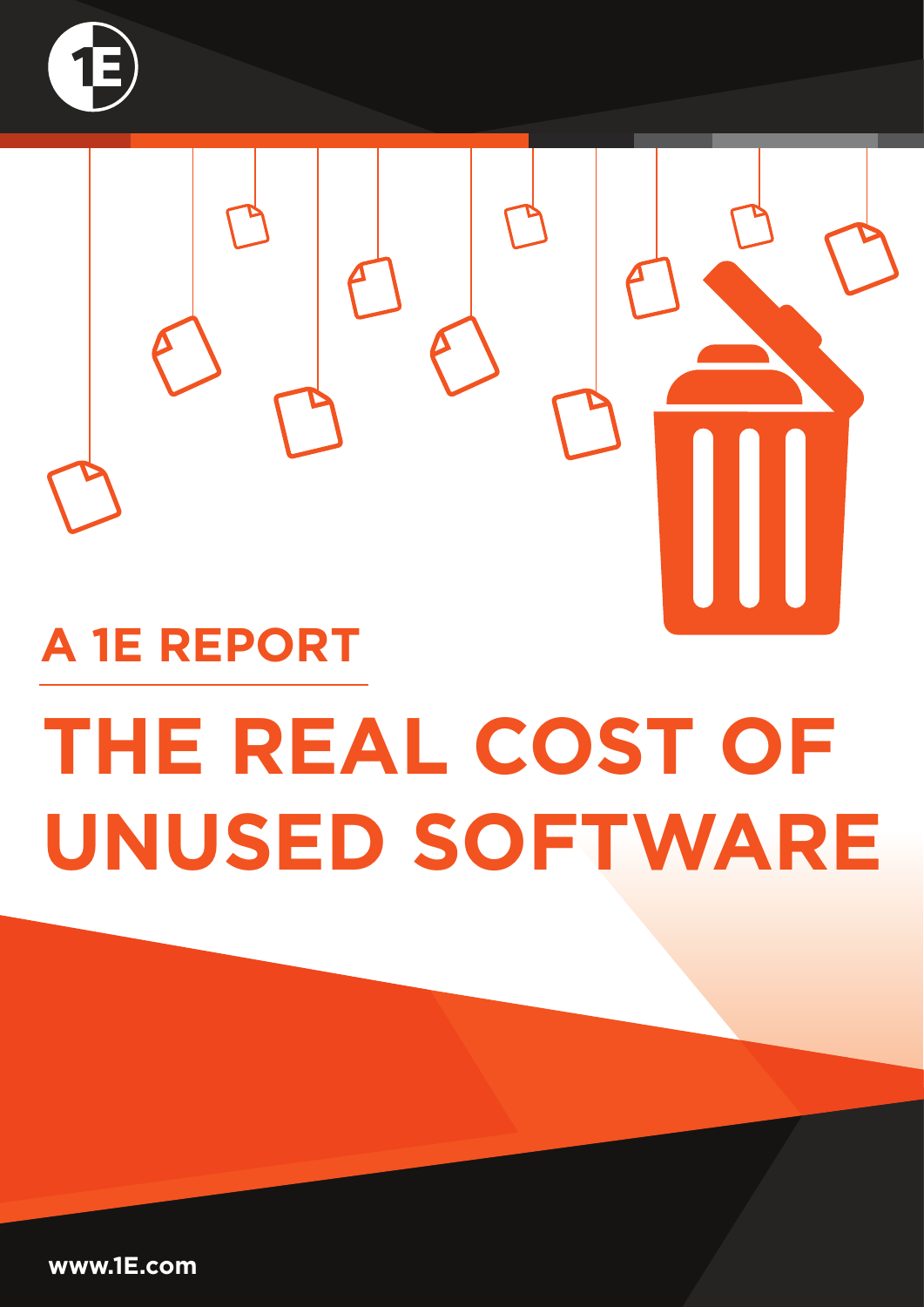#### Can you put a figure on your waste?

How much is wasted or unused software costing you? This report provides insight from our latest research. Our analysis, which covering 3.6 million seats and 1,800 software titles across 129 leading corporations, shows that the level of waste in this area is extreme. On average, companies are wasting 37% of their software spend —a proportion that would be deemed unacceptable in any other part of the business.

The cost of this waste is enormous: in the US alone it amounts to \$30 billion in wasted IT dollars. According to the Borgen Project, this is enough money to bring an end to world hunger. Over the four years that 1E has been analyzing software waste trends, the statistics have barely changed. Yet behind this headline-grabbing figure lies the real cost of this waste to business—one that is robbing businesses of the ability to secure their survival by becoming truly digital.

#### **Adding value in a wasteful age**

It may come as a shock that the financial impact of software waste is just the tip of the iceberg. While the short-term financial implications are acute, the cost to a business's health can be even greater. So why aren't businesses doing anything to become less wasteful?

The answer lies in a shift in the way organizations approach IT. In 2015, CIOs are no longer concerned with driving down costs, but have instead turned their gaze towards adding value. Because of this, eliminating software waste, which is often seen as a cost-cutting exercise, has slipped to a far lower place in their priorities. This de-prioritization is a mistake because controlling and reducing software waste adds value to the business in a number of ways.

In the first place, part of the IT mandate to add value involves equipping employees with the tools they need as soon as they need them. Employees need the ability to get as close as possible to customers, and that often requires having the latest devices and applications to hand. Given the speed at which technology becomes out of date, IT budgets are struggling to keep up. How often do employees request an important tool only to be told there is no budget for it? Cutting the waste out of software spend by reclaiming what goes unused would give organizations back almost 35% of their budget to spend on the kind of innovation that will give them competitive edge.

The second way in which reducing software waste can add value to the business is by reducing risk. Few risk managers have software waste on their radar—but they should. The more unused or unaudited software present within an IT estate, the greater the organization's vulnerability to attack.

In this report, 1E will expose true cost of software waste in 2015 and analyze the risks—including attack, audit and obsolescence faced by those who fail to take immediate remedial action.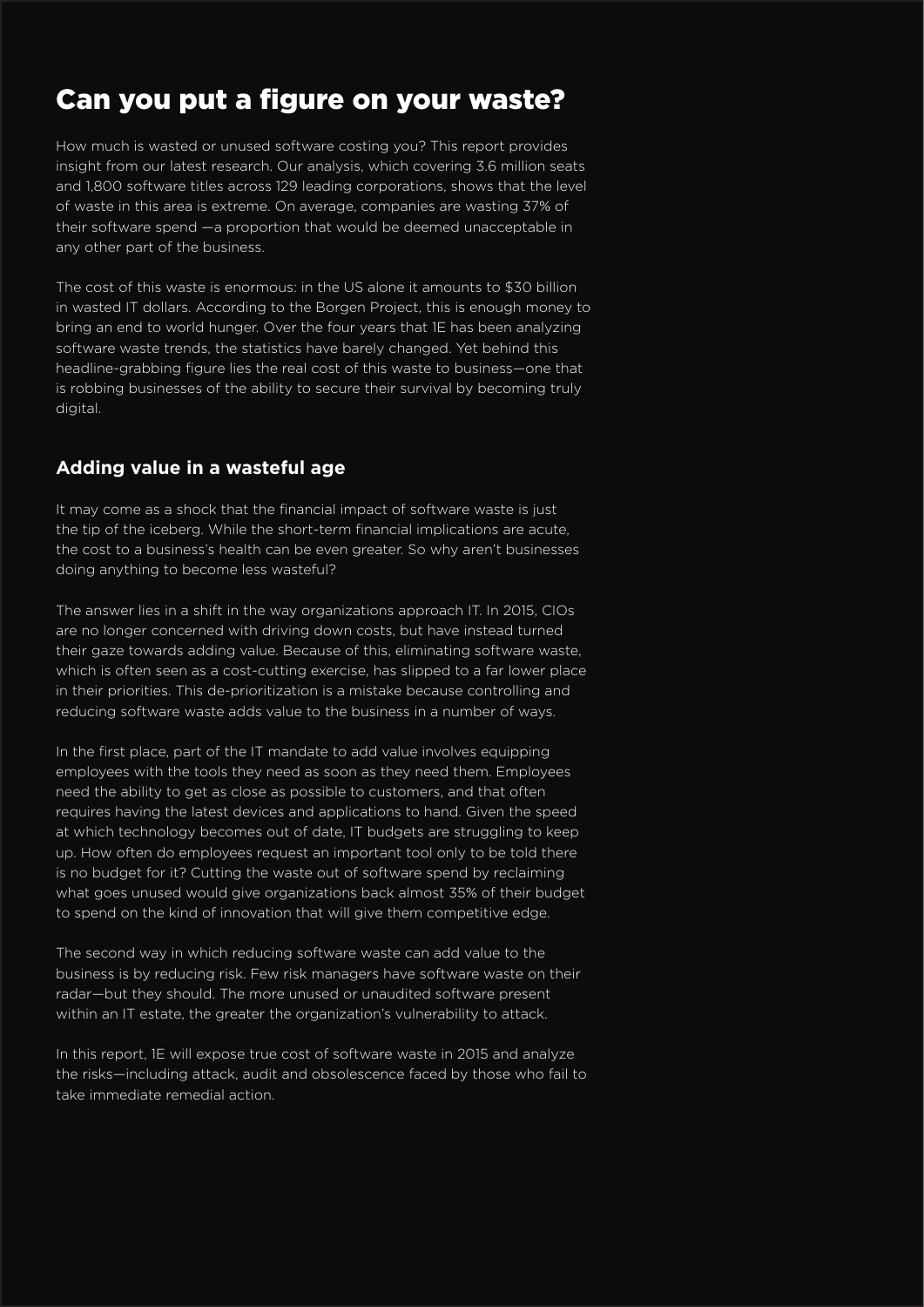## The Hidden Business Implications of Software Waste

Whichever way we categorized the findings of our report, the same fundamental truth emerged: there is a huge incidence of software waste across all sectors—even those with a reputation for being lean. The inability of organizations to reduce average waste levels over the four years of our reporting suggest that they remain unaware of the underlying business implications.

These implications extend well beyond the financial. Large companies might be content to accept the cost of wasted software, but only because they don't realize that they are putting themselves at a far greater risk.

#### The Risk of Failure

According to Gartner, the most lean and agile companies are those who have repositioned themselves to get close to their customers and be responsive not just to their needs, but to their habits and desires. These are companies such as Amazon, Uber and Netflix—undisputed leaders in their fields.

For companies without this lean and agile approach—the kind of organizations that are currently wasting 34% of their software spend—the future looks less certain. If they aren't lean, they aren't agile. And if they aren't agile, they can't respond to customer needs as quickly and as effectively as their digitally disruptive counterparts.

#### The Risk of Attack

While most risk managers monitor their financial and operational risk exposure closely, they fail to realize that their CIOs are sitting on a ticking time bomb of inadequately managed software.

There is considerable risk that comes with having a sprawling software estate over which there is little visibility. Organizations may have asset management tools in place, but often these are inadequate. Many IT departments have to compare and contrast reports from several tools in order to obtain even a partial picture—and even then, such tools focus on what has been deployed rather than what is in use. With initiatives such as Google's Project Zero making software vulnerabilities public, and with the average cost of an intrusion at \$3.5 million (according to the Ponemon Institute's Cost of Data Breach Study), companies should be very concerned by their vulnerability to attack and their increasingly high security risk profile.

#### The Risk of Audit

Finally, there is the risk of which many software asset managers are already well aware: audits. The average increase in software licenses after an audit is 30% almost as much as the amount of software being wasted. This figure is unsurprising—the reasons behind audits are revenue motivated and vendors expect to earn 30% of their profits this way. As a result, audits are on the rise, with 66% of companies surveyed by Gartner revealing that they received audit requests in 2014.

The net result of this is akin to compound interest on a large debt that is never paid off. Spiralling costs that can only increase as the amount of software required to keep the business operational continues to spiral.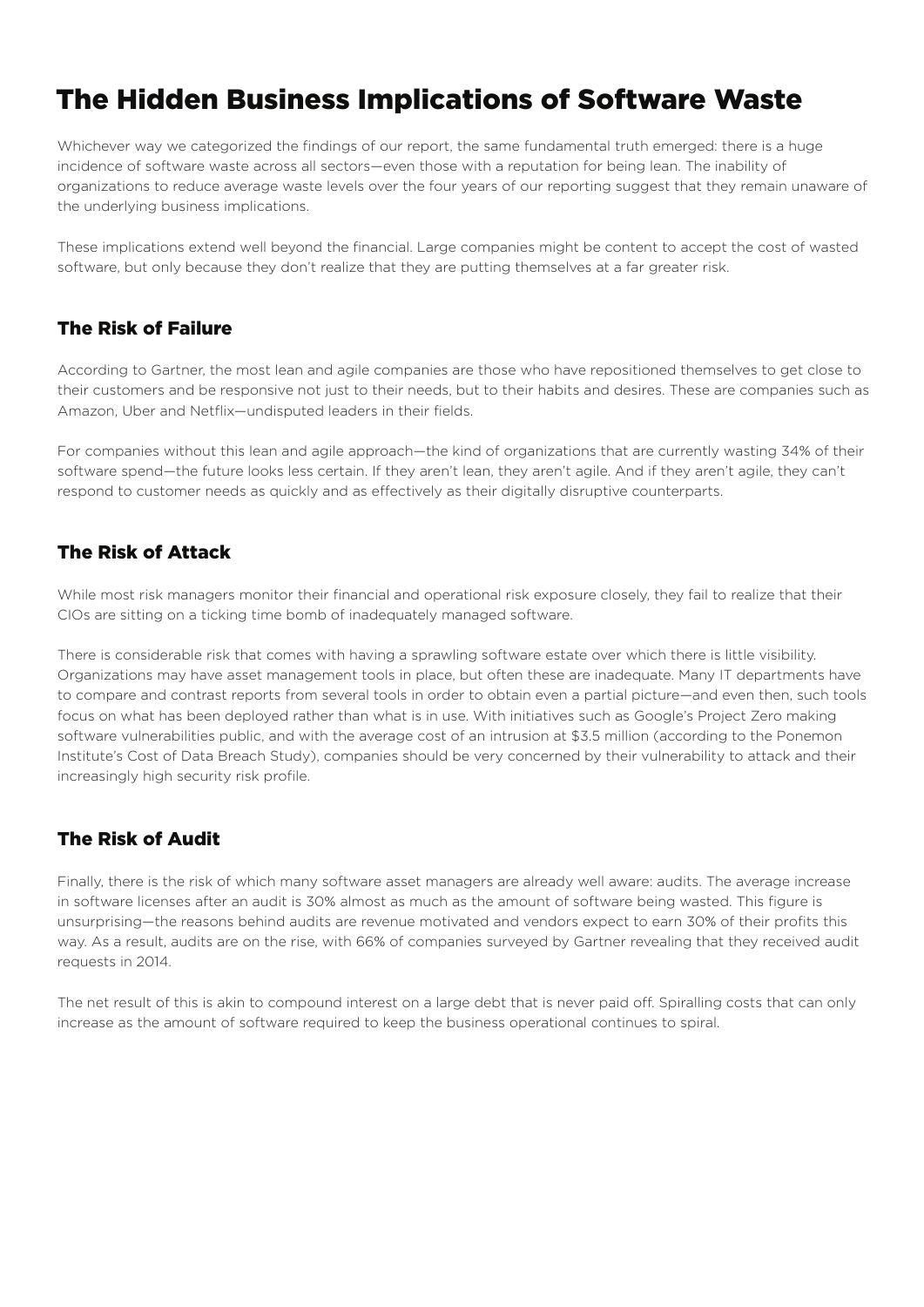## Turning waste into innovation

So what can the enterprise do to break the cycle of waste and reduce its exposure to these threats? The answer lies in regaining control over the software estate and seizing the opportunity to transform waste into innovation.

The route to achieving this is one that many companies seem to persistently overlook: automation. Automating software distribution and reclamation empowers businesses with the agility they need to react to change at the speed of the customer—by saving time and money that can be reinvested into driving innovation.

Why aren't businesses doing this already? One of the key barriers for IT departments has been the need for proofthe vital component required to convince decision makers that automation is worth the investment. To secure funding, IT finance managers need evidence—a business case. Only once this is secured can they gain the attention of financial decision makers.

## **The High Cost of Unused Software**



money already spent on software that was deployed and then unused. Monetary waste calculations include only the top 35 applications (out of 1,800) to maintain a conservative evaluation.

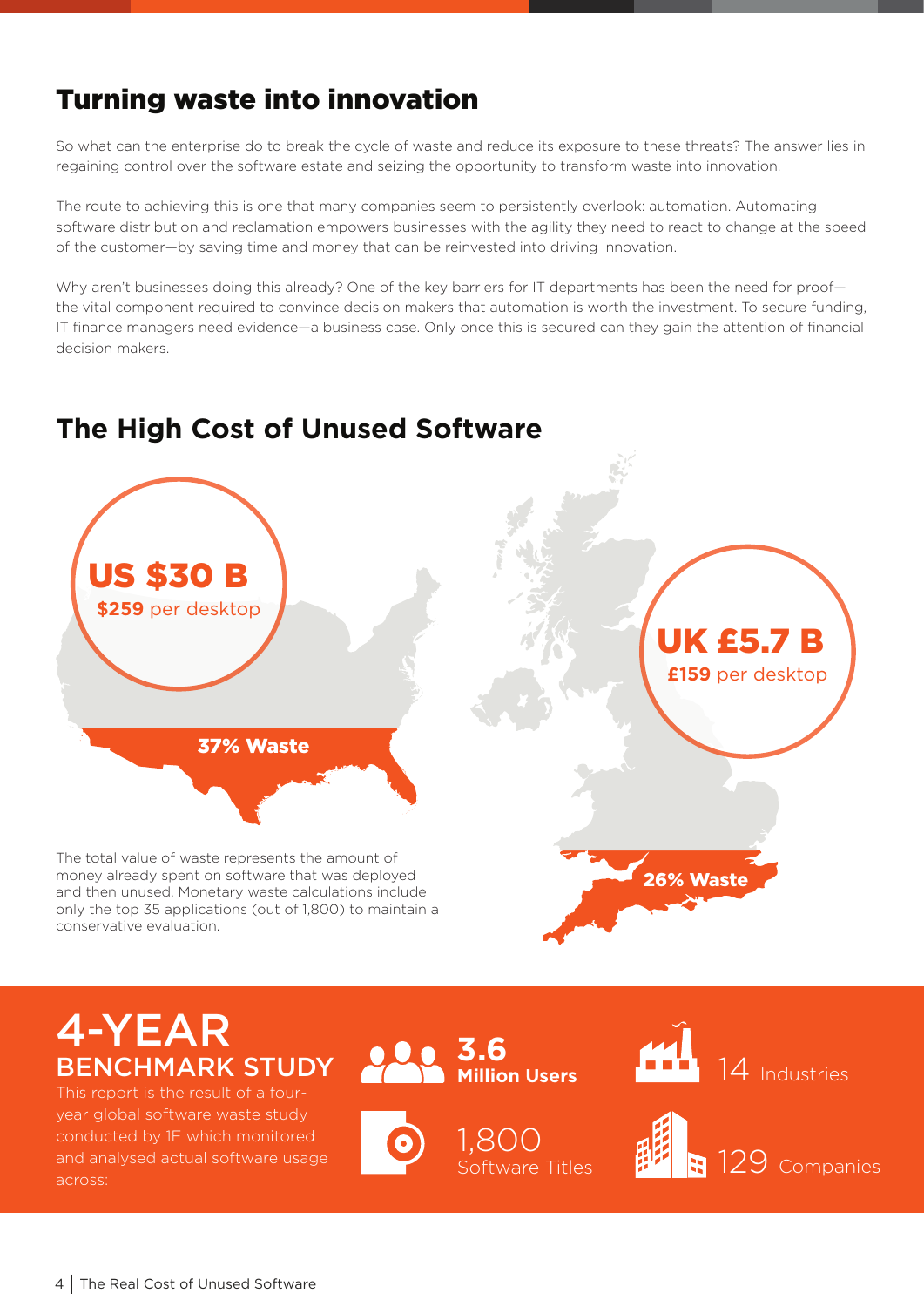## Year-on-Year Comparison

Our 2015 report shows that 37% of all software installed is not being used. This year's benchmark study was double the sampling size of our 2014 report, analyzing 3.6M seats, and confirmed our 2014 conclusion that over a third of all software spend is wasted.

One of the key reasons why the levels of software waste remains stable is that it is impossible to have usage-based compliance management without automation. Manual reclaim processes do exist, but they fail to make a difference to levels of waste. Waste regularly reappears during EA negotiations, true-ups, and audits, and organizations without complete visibility of their software usage find themselves vulnerable to vendors demanding their 30% increase. To resolve this problem and eliminate waste, companies need to establish a constant waste elimination process—and that requires automation.

#### Waste Breakdown: The Titles to Watch

The average rate of software waste adds up to considerable potential savings when you consider the fact that companies typically have from hundreds to thousands of unique software titles deployed. For estimating total waste, we selected 35 applications (out of 1,800 used by our sample) to represent the estimated cost of waste. The software titles were selected based on reclaim likelihood, deployed count, ability to recover funds, and overall cost. By selecting a subset of titles we ensure that the waste value represents a conservative view.



Looking at the type of titles wasted suggests that while many organizations may require certain titles for specific project work—some of which are amongst the most expensive on the market—few have employees who require their use on a daily basis.

While many newer software providers have adapted their business models to this reality by adopting the subscription model, more traditional vendors are still operating on a license basis. This encourages ongoing waste as users stop using titles once the project for which they obtained it is completed. Having the ability to reclaim and reallocate those resources could save businesses millions of dollars on these titles alone.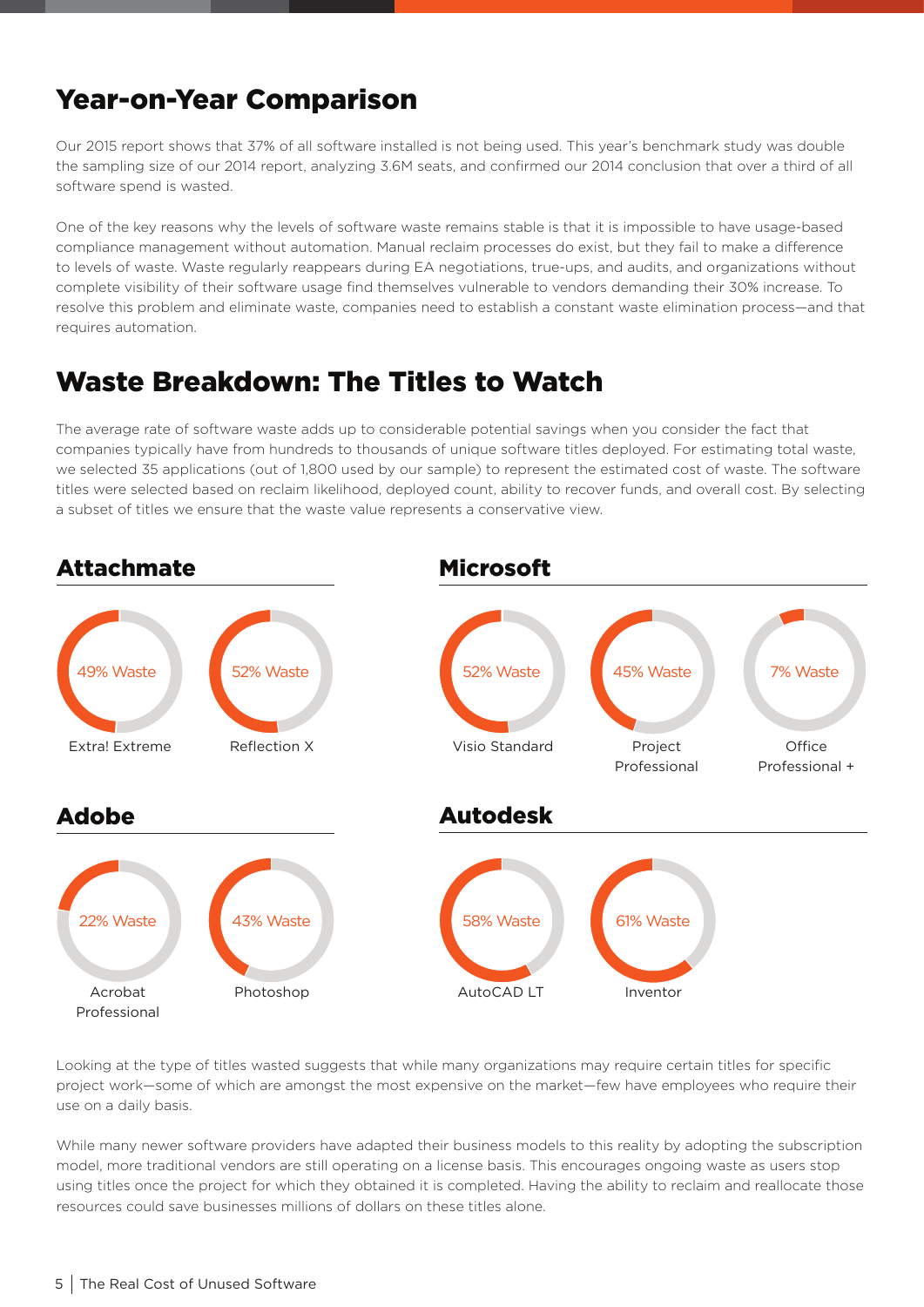#### Average Waste by Company Size

Our data suggests that the high incidence of waste among SMEs is most likely due to the fact that such companies have little or no resources available for software asset management. Once a company reaches 20,000 users, it starts to become more diligent at software asset management—leading to a decline in waste. However, high waste amongst the very largest companies suggests that the techniques employed by companies with fewer than 100,000 users simply aren't scalable. This is quite apart from the fact that even the lowest incidence of waste (32%) is hardly a negligible figure.

Again, automation is at the core of solving these problems—both for smaller companies without the resources for a dedicated software asset management team, and for large corporations whose sprawling software estates are too unwieldy for manual reclaim.



*Average Software Waste by Company Size*

Software Waste >>

#### Average Waste by Country or Region

US companies have the highest rate of software waste at 37%. In comparison, the UK has an average of just 26%. This reflects the fact that the UK is a global leader in waste reduction and has had processes in place to reduce software waste for many years. In the US, waste reduction processes and software asset management programs are less sophisticated and lag behind their UK equivalents when it comes to software request approval processes and selfmonitoring.

Nonetheless, UK firms are still squandering over a quarter of their software spend—despite operating in a region dominated by austerity politics and economic proximity to the Eurozone crisis. Once again, this can be attributed to the use of manual reclaim processes, which can only go so far when it comes to eliminating waste.



*Average Software Waste by Country Average Software Waste by Region*





6 The Real Cost of Unused Software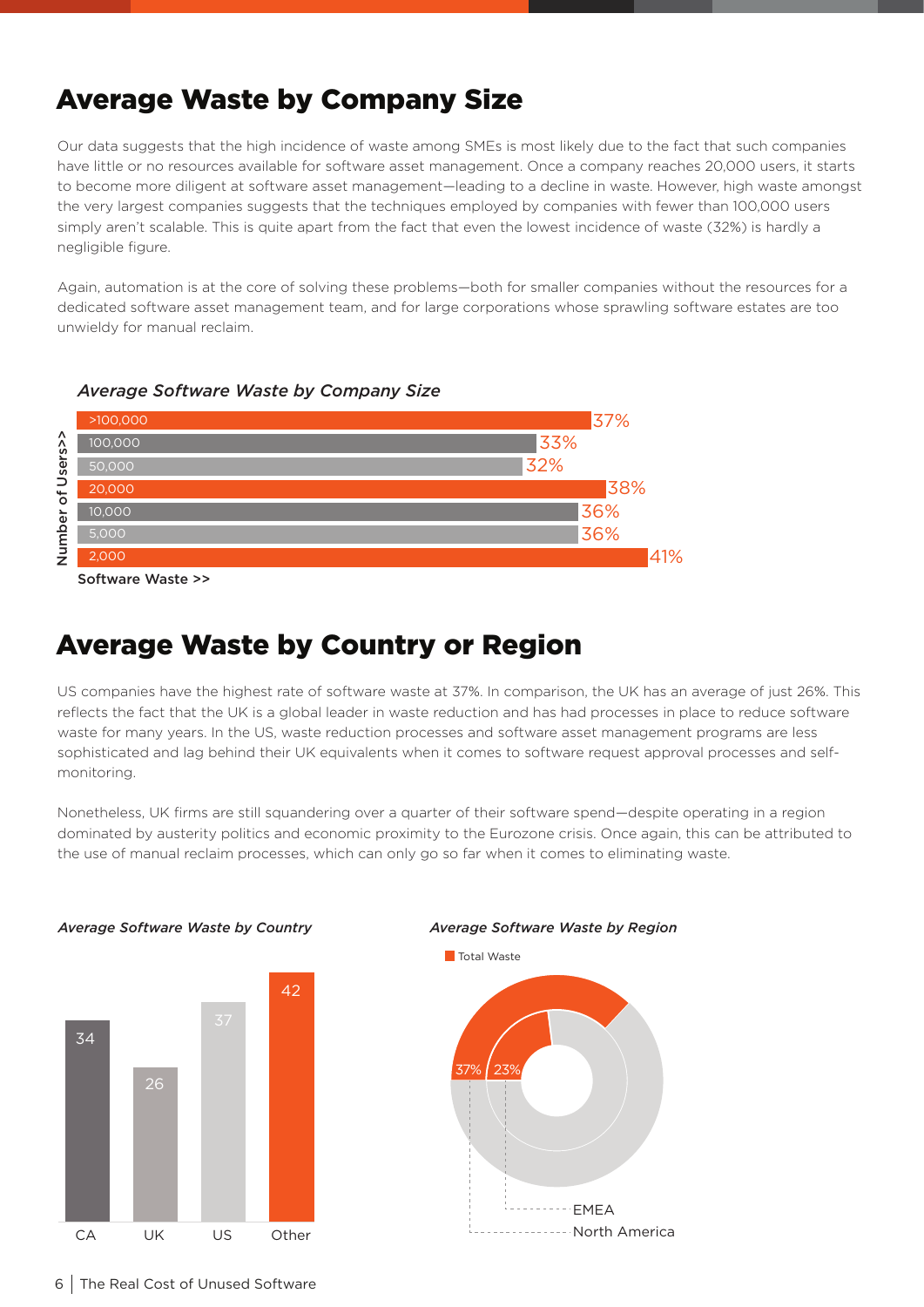## Average Waste by Industry

One of the big surprises in the report is the amount of waste within the education sector—which is often subject to tight budgets. As with small organizations, this is likely to be a case of inadequate resourcing for software asset management. It's also worth noting that educational software is more frequently re-issued than many other types, a circumstance which can lead to software sprawl.

#### *Average Waste by Global Industry*



28% of IT spend occurs outside of IT (Shadow IT) and is expected to grow.

Revenue-motivated audits increasing for organizations of all sizes and industries.

66% received audit request(s) last year

51% of CIOs are concerned that the digital torrent is coming faster than they can cope.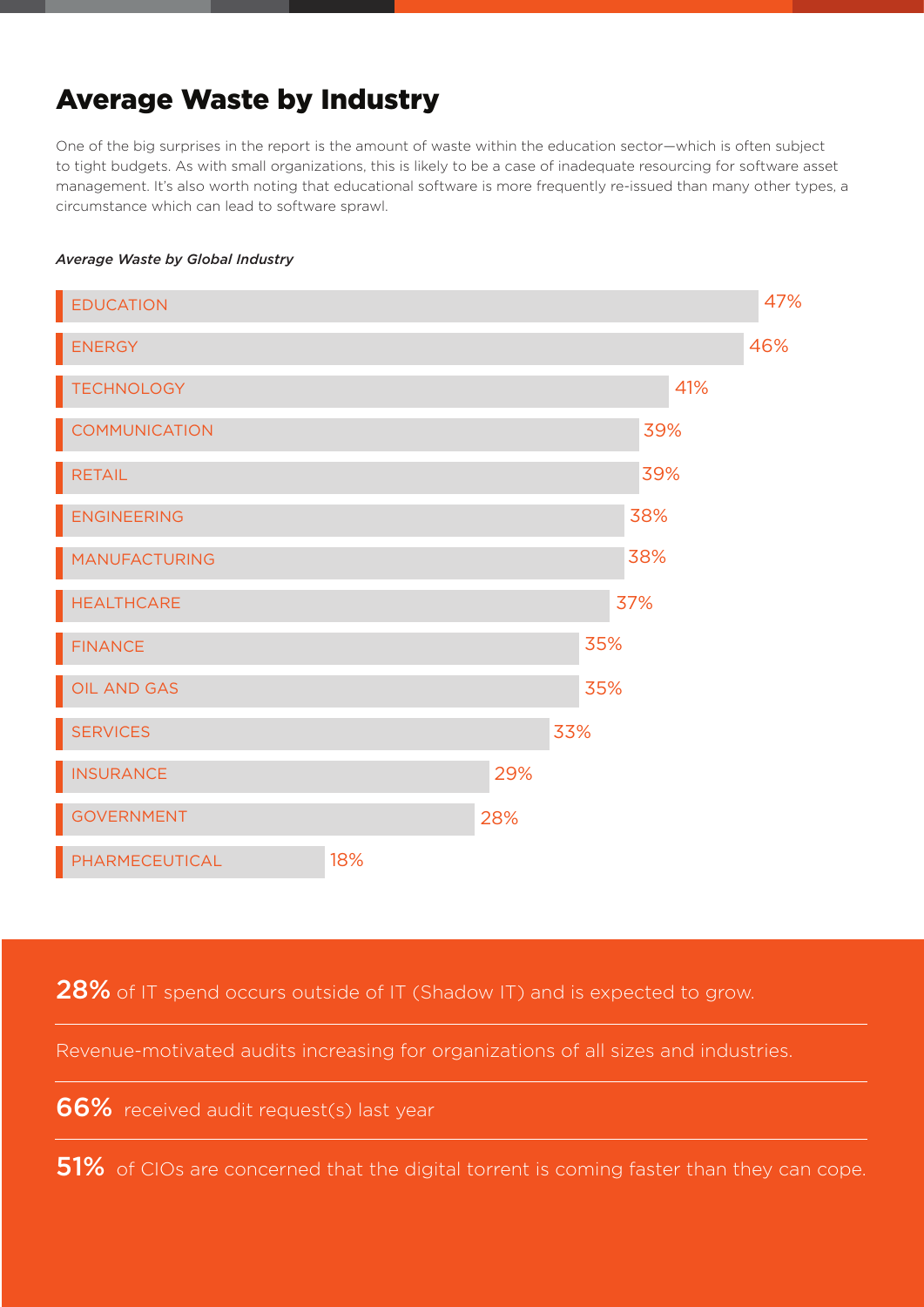## Conclusion

As our report shows, software waste hasn't decreased. A lot of the problems caused by waste in this area can be addressed by adopting automation, however software asset management (SAM) professionals often find it impossible to secure budget for automated based merely on the spectre of risk. Once the risk turns into disaster, things suddenly become a lot more painful and considerably more costly to deal with.

The vital step is to present a solid business case—based on the organization's own business data—which will reveal not only how much the organization stands to lose if no action is taken, but also how much it could gain by changing its habits. Having this data in hand empowers the IT department to secure executive sponsorship—and the all-important budget. This is where 1E's free Software Intelligence Tool comes in. In seconds, its Software Waste Analysis Dashboard provides instant access to information such as:

- How much software you are wasting
- An analysis of how much software can be saved
- Examples of what that reclamation could mean for the business in terms of investment in innovation

Armed with this business case, IT departments and financial decision makers will finally have a solution to the pressing problem they have been ignoring for years. The end result is a transformation—into a brand that can adapt to